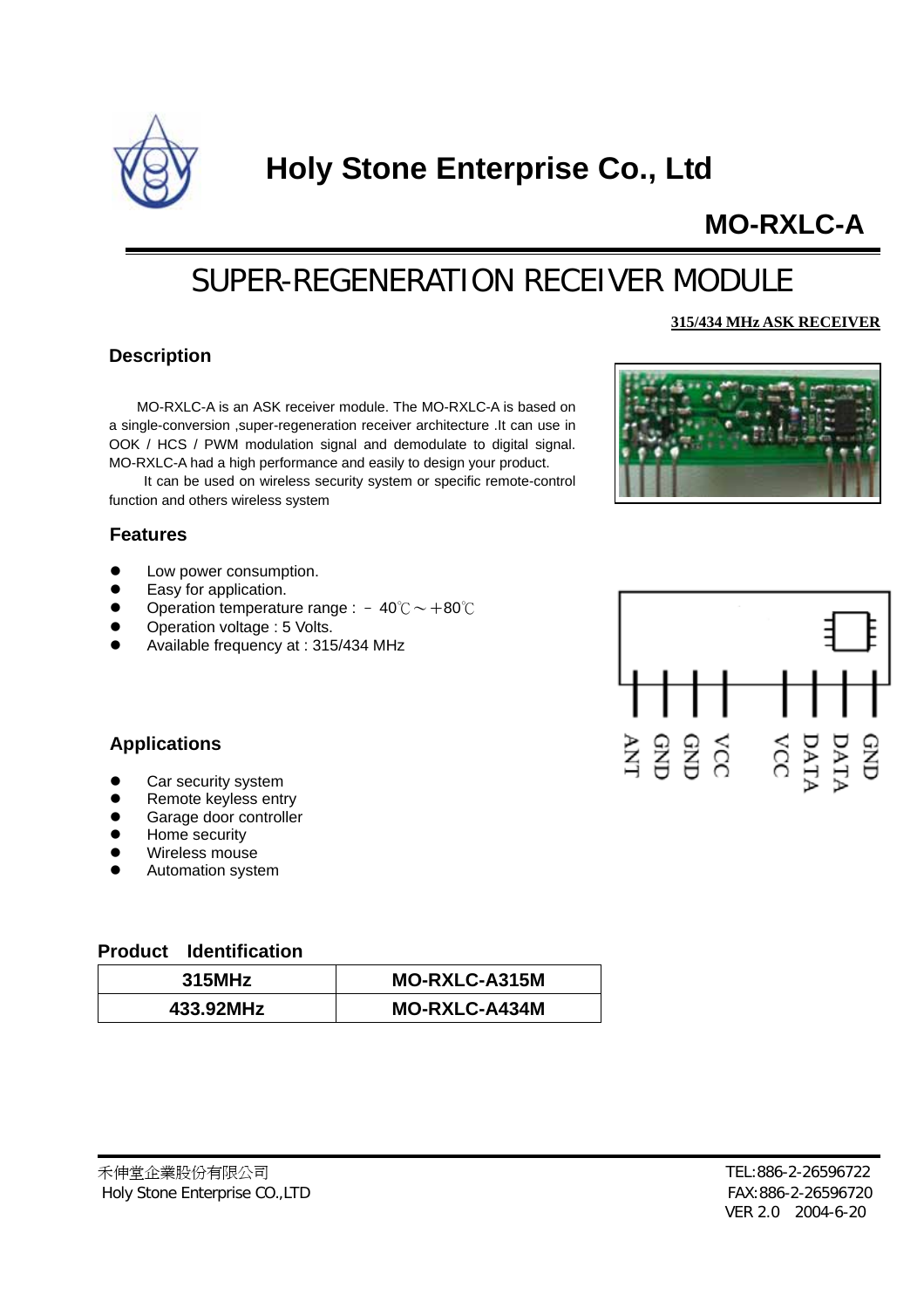## **Absolute Maximum Ratings**

| <b>Parameter</b>      | Rating    | <b>Units</b> |
|-----------------------|-----------|--------------|
| Supply Voltage        | 5.0       | V DC         |
| Operating Temperature | $-40-+80$ | ∽            |

## **Absolute Maximum Ratings**

| <b>Parameter</b>         | <b>Symbo</b> | <b>Condition</b>              |        | <b>Specification</b> |                |            | <b>Unit</b> |
|--------------------------|--------------|-------------------------------|--------|----------------------|----------------|------------|-------------|
|                          |              |                               |        | Min.                 | <b>Typical</b> | Max.       |             |
| <b>Operation Voltage</b> |              |                               |        | 3.5                  | 5              | 5.5        | V           |
| Sensitivity              | Psens        | $Vcc=5.0V$ ,                  | 315MHz |                      | $-104$         | $-101$     | dBm         |
|                          |              | 1Kbps Data Rate               | 434MHz |                      | $-104$         | $-101$     | dBm         |
| ASK out logic HIGH       | <b>VOH</b>   | Iload = $30 \mu$ A            |        | $0.7*Vec$            |                |            | V DC        |
| ASK out logic LOW        | <b>VOL</b>   | Iload = $30 \mu$ A            |        |                      |                | $0.3*$ vcc | V DC        |
| Supply current           | Icc          |                               |        |                      | 3.5            | 4.5        | mA          |
| Tune on Time             | Ton          | Data start out by Vcc turn on |        |                      | 25             |            | ms          |
| Data Rate                |              |                               |        | 300                  | 1k             | 6k         | bps         |
| Output duty              |              | Vcc=5V; 1kbps data rate       |        | 40                   |                | 60         | $\%$        |

## **Pin Dimension**







禾伸堂企業股份有限公司 TEL:886-2-26596722 Holy Stone Enterprise CO.,LTD **FAX:886-2-26596720** 

VER 2.0 2004-6-20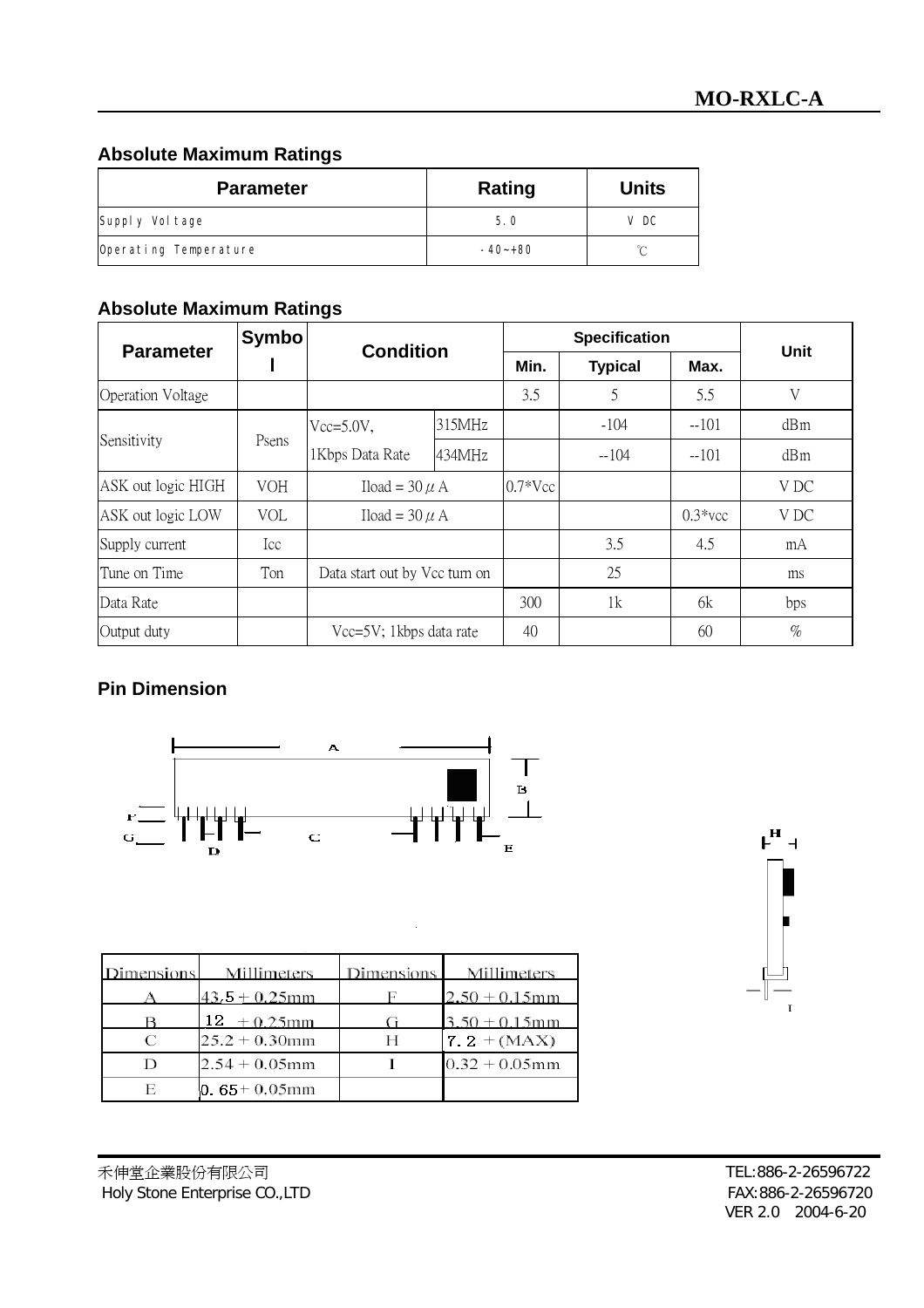